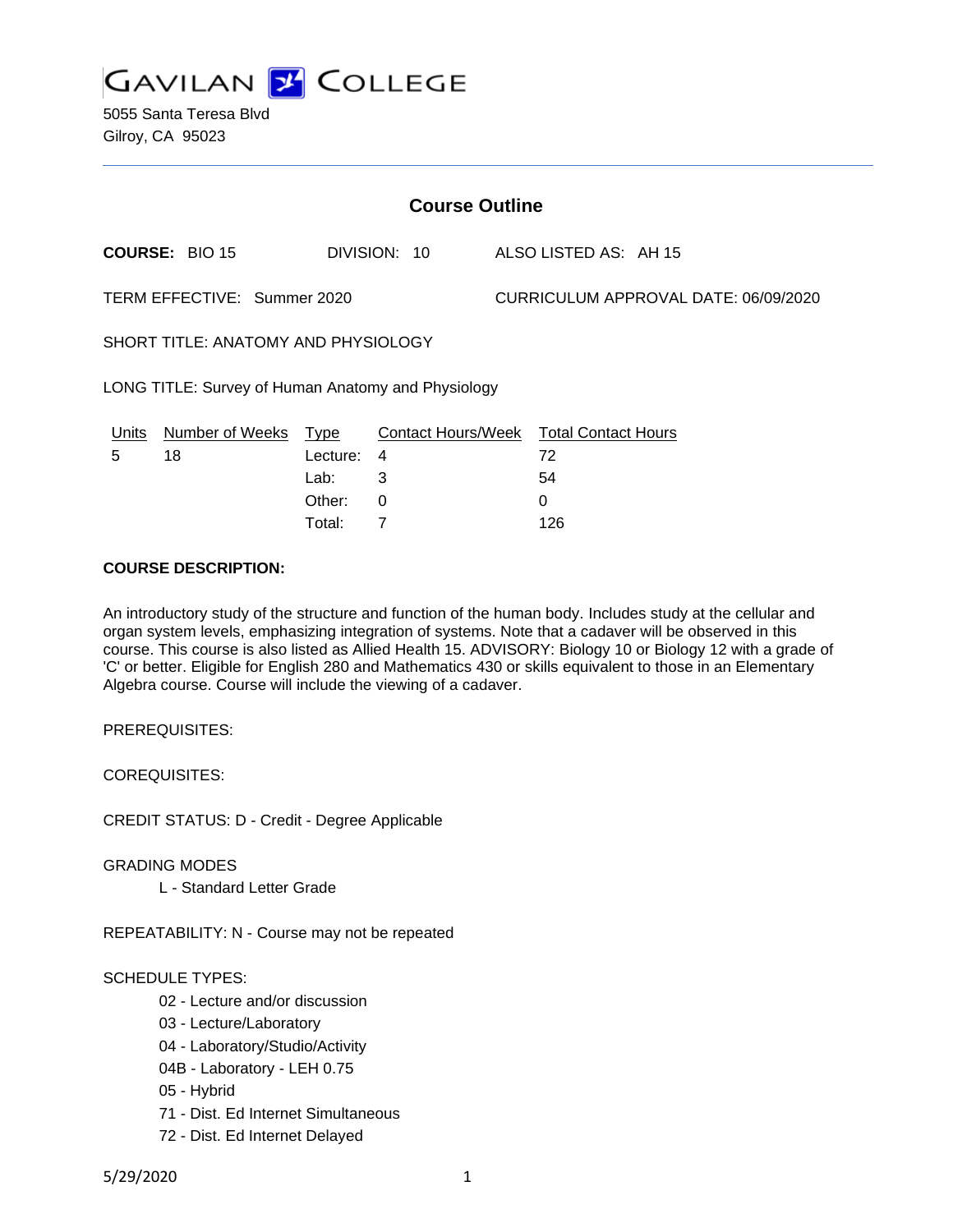73 - Dist. Ed Internet Delayed LAB

73B - Dist. Ed Internet LAB-LEH 0.75

# **STUDENT LEARNING OUTCOMES:**

By the end of this course, a student should:

- 1. Identify selected structures of the human body.
- 2. List the organ systems of the human body and explain their functions.
- 3. Relate the structures of the human body to their functions.
- 4. Develop basic laboratory and dissection, skills which can be utilized in further investigations.
- 5. Apply knowledge of structure and function learned at one level or system to other levels or systems.

# **CONTENT, STUDENT PERFORMANCE OBJECTIVES, OUT-OF-CLASS ASSIGNMENTS**

Curriculum Approval Date: 06/09/2020

4 LEC HOURS

Topic: INTRODUCTION, ANATOMICAL TERMS

Objectives:

- 1. Describe the levels of organization in living things.
- 2. Define and discuss homeostasis.
- 3. Define terms pertaining to body regions and relative position of body parts.
- 4. Describe the planes or sections of the body.
- 5. Describe the body cavities and contents. 6. Describe the abdominopelvic quadrants.

Assignments: Read text. Answer homework questions.

6 LEC HOURS

Topic: CHEMISTRY

Objectives:

- 1. Describe the structure of an atom.
- 2. Define atomic mass, ion, isotope.
- 3. Describe the types of chemical bonds and their relative strength.
- 4. List the primary inorganic and organic constituents of the body.

5. Describe the important qualities of proteins, lipids, carbohydrates and nucleic acids and explain their roles in biological systems.

- 6. Explain what a chemical reaction is.
- 7. Explain the meaning of chemical formulas.
- 8. Define and discuss dehydration and condensation reactions.
- 9. Define: acid, base, buffer and explain their importance to biological systems.
- 10. Explain the meaning of the pH scale.
- 11. Define oxidation and reduction and explain the importance of redox reactions to energy transfer.

Assignments: Read text. Answer homework questions.

# 6 LEC HOURS

Topic: CELL STRUCTURE AND FUNCTION, MEMBRANE TRANSPORT, CELL DIVISION Objectives:

1. Describe cell membrane structure and function.

2. Define and discuss: diffusion, facilitated diffusion, filtration, pinocytosis, phagocytosis, exocytosis, hypertoinc, hypotonic, isotonic.

3. Describe the structure and functions of mitochondria, lysosomes, vacuoles, centrioles, cilia, flagella, Golgi apparatus, endoplasmic reticulum, ribosomes, nucleus, nucleolus, cytoskeleton and other structures.

- 4. Discuss the composition and roles of the cytoplasm.
- 5. Discuss protein synthesis.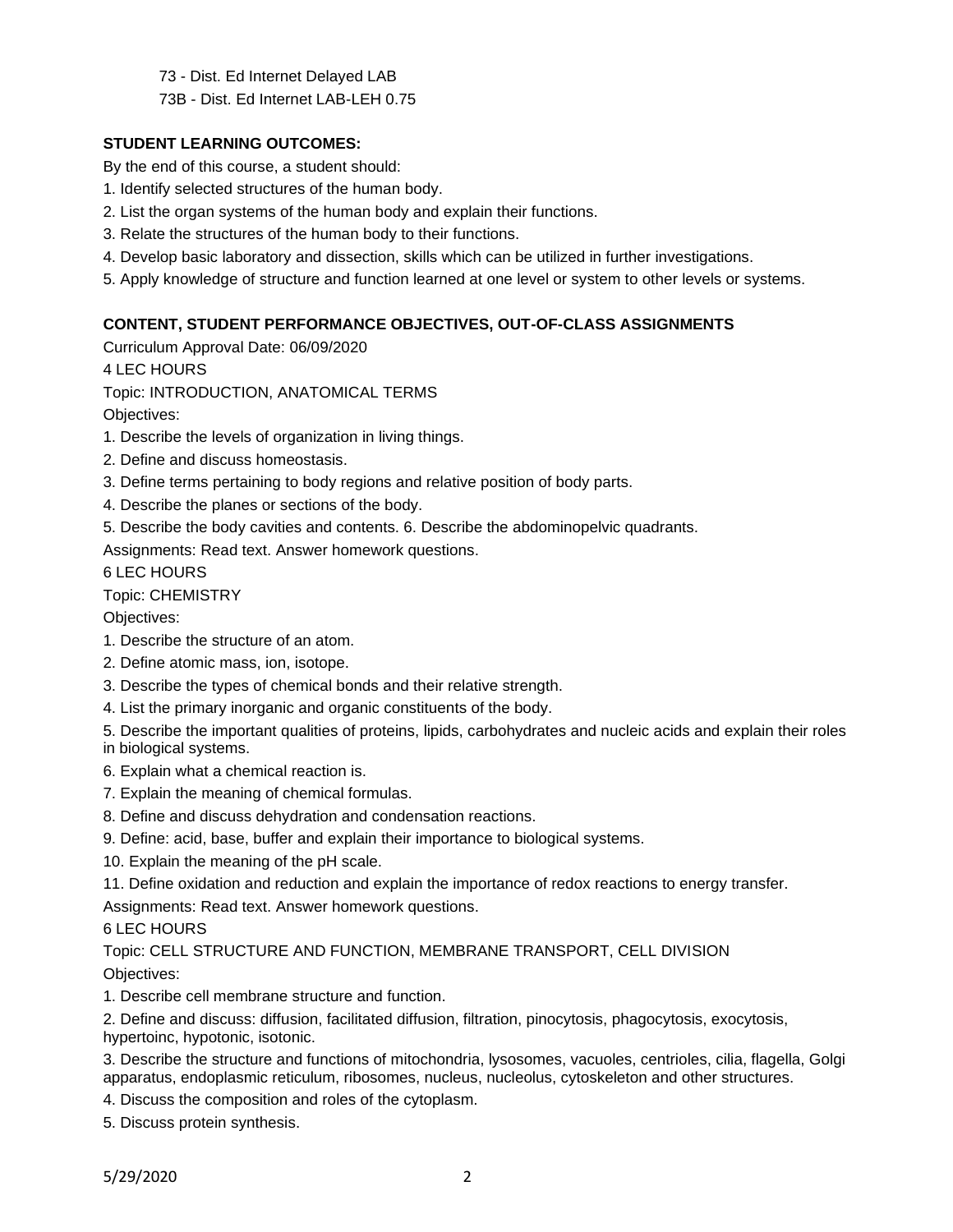- 6. List the phases of the cell cycle and mitosis and the important events of each phase.
- 7. Compare and contrast mitosis and meiosis.

4 LEC HOURS

Topic: TISSUES, MEMBRANES, AND INTEGUMENT

Objectives:

1. Describe the four basic tissue types and their functions and locations.

2. Discuss the classification of epithelium and connective tissue and list and describe the different types of epithelium and connective tissue.

3. Be able to describe and identify the following:

- epithelium (simple squamous, simple cuboidal, simple columnar, stratified squamous, pseudostratified, transitional)

- connective (areolar, dense, adipose, hyaline cartilage, fibrocartilage, elastic cartilage)
- 4. Describe four membrane types and their functions.
- 5. Discuss the functions of the integumentary system.
- 6. Describe the structures of the integumentaty system.
- 7. Describe hair structure and distribution.
- 8. Discuss the role of the skin in temperature regulation.

Assignments: Read text. Answer homework questions.

4 LEC HOURS

# Topic: METABOLISM

Objectives:

- 1. Define and discuss: catalyst, enzyme, activation energy.
- 2. Describe the effects of pH, temperature and other factors on enzymes.
- 3. Describe and discuss the significance of the Law of Mass Action.
- 4. Discuss energy and the significance of the Laws of Thermodynamics.
- 5. Explain the meaning of a general metabolic pathway.
- 6. Describe ATP and its production.
- 7. Explain the roles of NAD and FAD in energy transfer.
- 8. Describe and diagram a generalized electron transport.
- 9. Define and discuss: aerobic, anaerobic.
- 10. List the major reactants and products of glycolysis, Krebs cycle and the electron transport system.

11. Describe the relationship between glycolysis, Krebs cycle and electron transport and compare in terms of ATP production.

12. Explain the role of oxygen in cellular metabolism.

- 13. Discuss lactic acid metabolism.
- 14. Define oxygen debt and explain why it occurs.
- 15. Describe the metabolism of proteins, lipids and carbohydrates.

16. Discuss the interconversion of proteins, lipids and carbohydrates.

Assignments: Read text. Answer homework questions.

4 LEC HOURS

Topic: SKELETON, OSSEOUS TISSUE, AND ARTICULATIONS

- 1. Describe the structure of long bones.
- 2. Compare and contrast the structure of spongy and compact bone.
- 3. Describe the structure of an osteon.
- 4. Discuss: osteoprogenitor cells, osteoblasts, osteocytes, osteoclasts.
- 5. Describe: bone growth, ossification, fracture healing.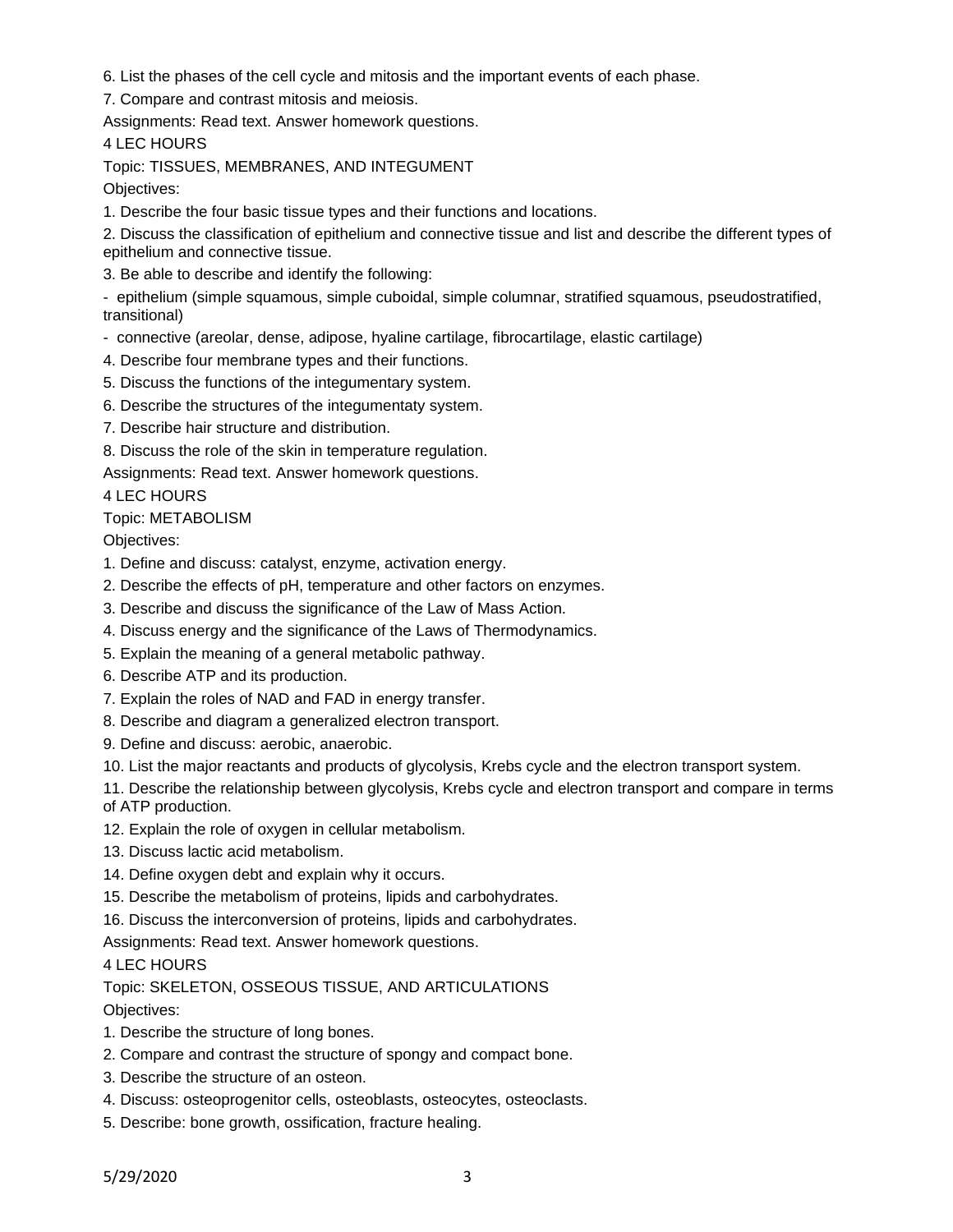- 6. List and describe the different types of articulations.
- 7. Describe a generalized synovial articulation.
- 8. Identify structures of articulations.
- 9. List define types of movements that occurs at articulations.
- 10. Identify the components of the axial and appendicular skeleton.
- 11. Identify the bones and major bone markings of the human skeleton.
- 12. Identify paranasal sinuses and fontanels.
- 13. Compare and contrast male and female skeletons.

## 4 LEC HOURS

Topic: MUSCLE TISSUE AND MUSCULAR SYSTEM

Objectives:

- 1. Compare and contrast the three types of muscle tissue.
- 2. Describe the structure of the sarcomere.
- 3. Describe and explain the sliding filament theory of contraction.

4. Explain how muscles cause movement and how the action of a muscle can be determined by knowing its origin and insertion.

- 5. Identify major muscles of the body.
- 6. Identify the three types of muscle tissue.

Assignments: Read text. Answer homework questions.

4 LEC HOURS

Topic: NERVOUS TISSUE, SPINAL CORD, AND NERVES

Objectives:

- 1. Describe the structure of motor, association and sensory neurons.
- 2. List and describe types of neuroglia.
- 3. Discuss the myelin sheath and its function.
- 4. Describe the conduction of a nervous impulse and synaptic transmission.
- 5. Describe the organization of the nervous system.
- 6. Describe the composition of a nerve and nerve roots.
- 7. Describe the form major nerve plexi.
- 8. Describe and discuss the major features of the spinal cord.
- 9. Describe the autonomic nervous system.
- 10. Compare and contrast the sympathetic and parasympathetic divisions of the ANS.

Assignments: Read text. Answer homework questions.

4 LEC HOURS

Topic: BRAIN

Objectives:

1. Identify and briefly describe the function of: medulla oblongata, pons, midbrain, thalamus, hypothalamus, cerebellum, cerebrum, ventricles, limbic system.

2. Identify and discuss the following structures or areas of the cerebrum: cerebral cortex, hemispheres, corpus callosum, cerebral lobes, basal ganglia, selected functional areas.

Assignments: Read text. Answer homework questions.

4 LEC HOURS

Topic: GENERAL AND SPECIAL SENSES

- 1. Describe the receptors for touch, pressure, pain, temperature and proprioception.
- 2. Explain perception, including adaptation, projection and the law of specific nerve energies.
- 3. Describe and discuss olfactory and gustatory receptors and perception.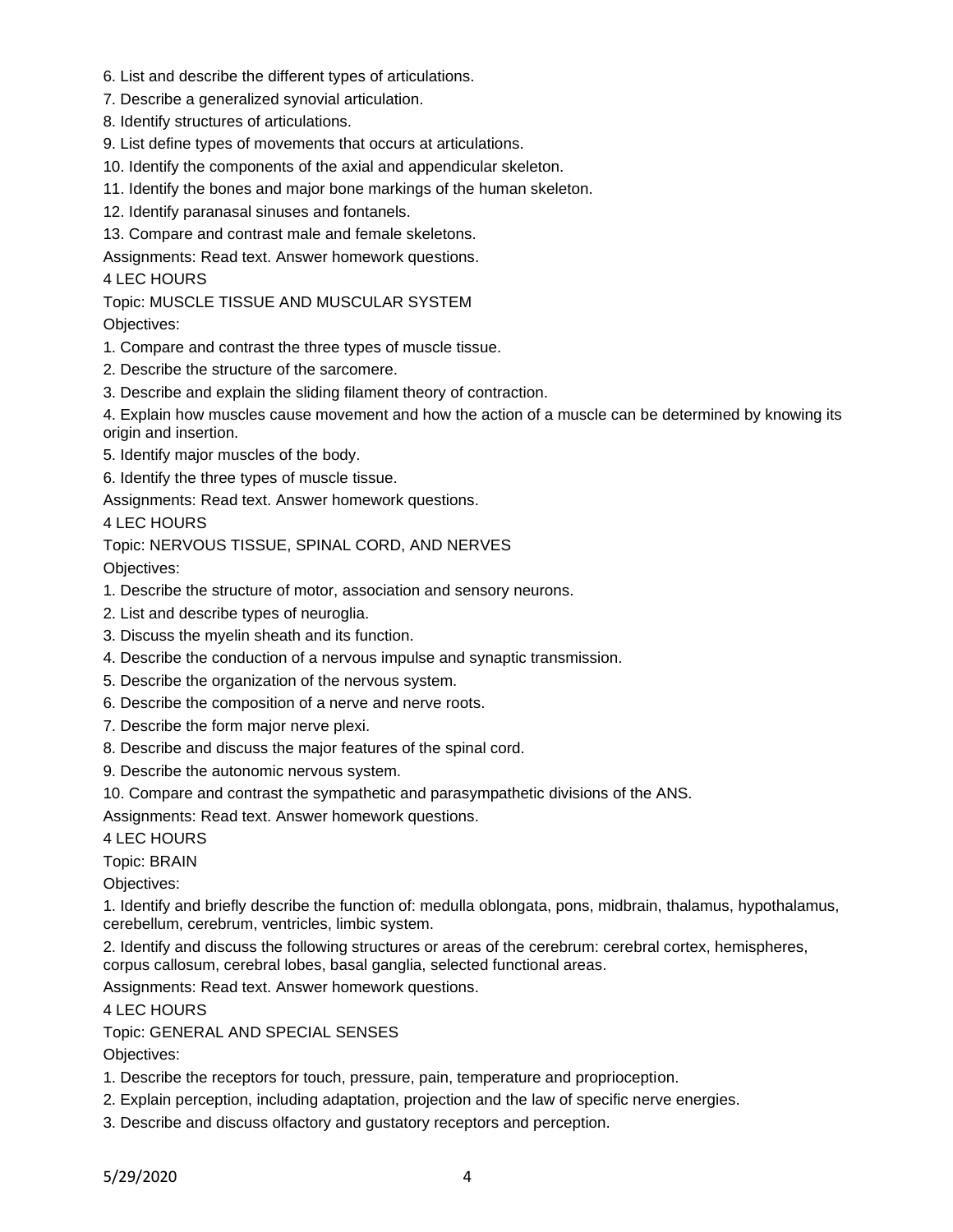- 4. Describe the structures of the ear and the perception of sound and equilibrium.
- 5. Describe the structure of the eye.
- 6. Discuss the physiology of vision.
- 7. Describe the neural pathways for vision and hearing.

4 LEC HOURS

Topic: ENDOCRINE SYSTEM

Objectives:

- 1. Compare and contrast endocrine and exocrine glands.
- 2. Discuss the actions of hormones and prostaglandins.
- 3. Explain the general mechanisms for hormone regulation.
- 4. Identify the major endocrine glands.
- 5. List the hormones produced by the major endocrine glands and explain their functions.

Assignments: Read text. Answer homework questions.

6 LEC HOURS

Topic: CIRCULATORY SYSTEM: Blood, Heart, Blood Vessels and Lymphatic System Objectives:

- 1. Describe the composition and functions of the blood.
- 2. Describe the structure and functions of the heart.
- 3. Discuss the cardiac cycle, heart sounds, cardiac conduction system, and the ECG.
- 4. Discuss the pulmonary and systemic circuits.
- 5. Identify selected blood vessels.
- 6. Compare and contrast the structures and functions of different types of blood vessels.
- 7. Define and discuss blood pressure regulation.
- 8. Discuss the functions of the lymphatic system.
- 9. Explain the relationship between the cardiovascular and lymphatic systems.
- 10. Compare and contrast specific and non-specific immune response.
- 11. Describe the roles of B and T cells and other immune cells.
- 12. Define: antigen, antibody.
- 13. Discuss selected disorders of the immune system.

Assignments: Read text. Answer homework questions.

4 LEC HOURS

Topic: RESPIRATORY SYSTEM

Objectives:

- 1. List and describe the general functions of the respiratory system.
- 2. Identify and describe the structures of the respiratory system.
- 3. Describe and discuss respiratory movements and volumes.
- 4. Describe the transport of oxygen and carbon dioxide in the blood.
- 5. Define surface tension and surfactant and explain their importance to respiration.
- 6. Discuss how physical laws affect respiration.
- 7. Discuss the effects of altitude on respiration.

Assignments: Read text. Answer homework questions.

4 LEC HOURS

# Topic: DIGESTIVE SYSTEM

- 1. List, describe and identify the organs of the digestive system.
- 2. Describe the functions of the digestive system.
- 3. Describe the general histology of the alimentary canal.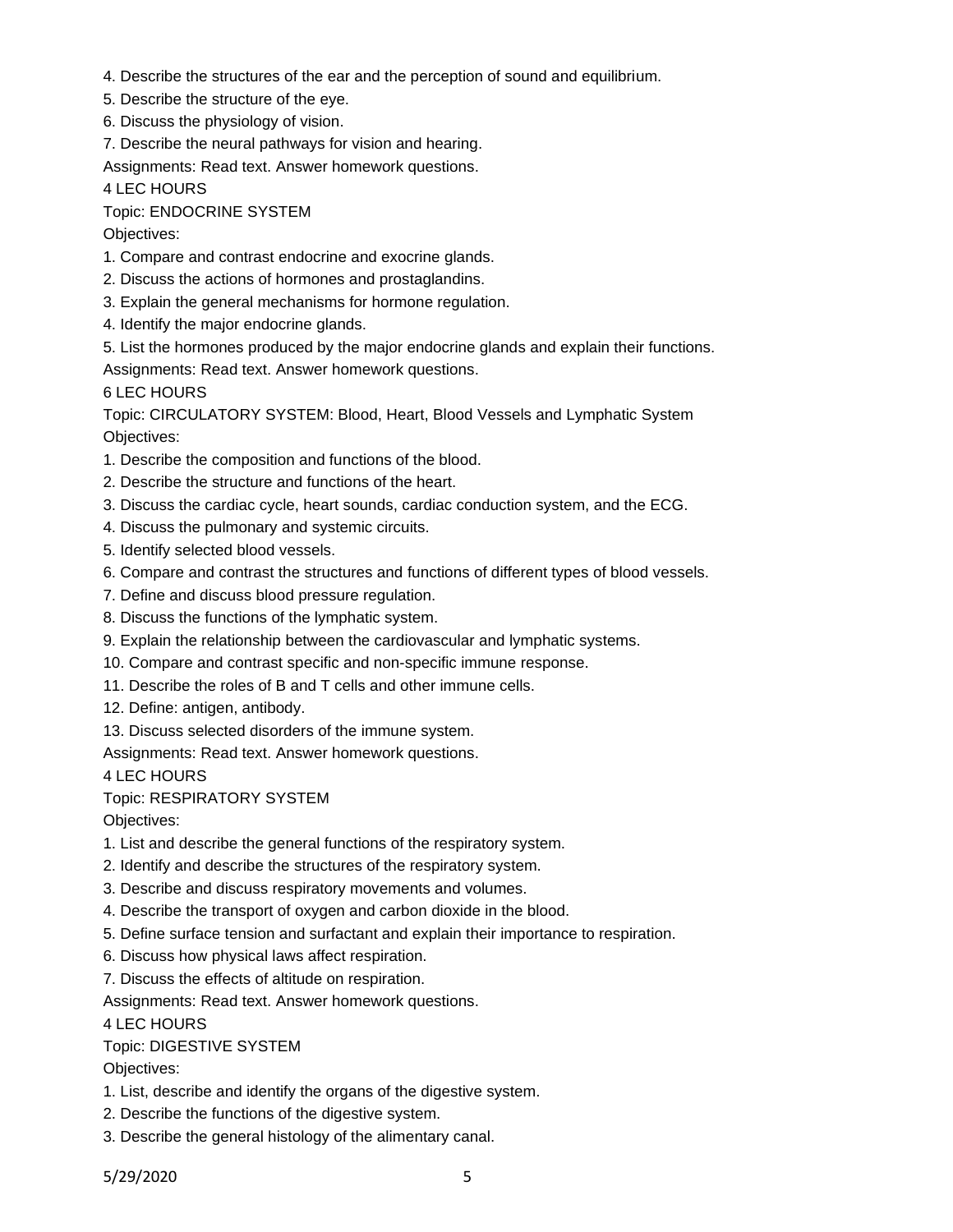- 4. Discuss mechanical and chemical digestion.
- 5. Discuss the movements of the digestive tract.
- 6. List the enzymes of digestion and the reactions that they catalyze.
- 7. Describe the processes and locations of absorption in the digestive tract.

4 LEC HOURS

Topic: URINARY SYSTEM; FLUID AND ELECTROLYTE BALANCE Objectives:

1. List, describe and identify the structures of the urinary system.

- 2. Describe the structure and function of the nephron.
- 3. Discuss the process of urine formation and its regulation.
- 4. Discuss the regulation of the volume and composition of the blood by the urinary system.
- 5. Discuss the roles of ADH, aldosterone and other hormones in regulation of urine production.
- 6. Describe the different fluid compartments and discuss the movement of fluid between the compartments.
- 7. Discuss micturition and its control.

Assignments: Read text. Answer homework questions.

4 LEC HOURS

Topic: REPRODUCTION AND DEVELOPMENT

Objectives:

- 1. Describe and discuss the structures and functions of the male and female reproductive systems.
- 2. Identify selected structures of the male and female reproductive systems.
- 3. Discuss the processes of spermatogenesis and oogenesis and their regulation.

4. Describe ovulation.

- 5. Describe the events of the male and female in intercourse.
- 6. Discuss common clinical conditions affecting the reproductive systems.
- 7. Describe and discuss: fertilization, implantation, placentation.
- 8. Describe and discuss: early embryonic stages and germ layer formation.
- 9. Describe the embryonic membranes.
- 10. Describe and discuss the roles of the placenta and umbilical cord.

11. Describe labor and delivery.

Assignments: Read text. Answer homework questions.

2 LEC HOURS

FINAL EXAM

Lab content:

Curriculum Approval Date: 06/09/2020

4 LEC HOURS

Topic: INTRODUCTION, ANATOMICAL TERMS

Objectives:

- 1. Describe the levels of organization in living things.
- 2. Define and discuss homeostasis.
- 3. Define terms pertaining to body regions and relative position of body parts.
- 4. Describe the planes or sections of the body.
- 5. Describe the body cavities and contents. 6. Describe the abdominopelvic quadrants.
- Assignments: Read text. Answer homework questions.

6 LEC HOURS

Topic: CHEMISTRY

Objectives:

1. Describe the structure of an atom.

5/29/2020 6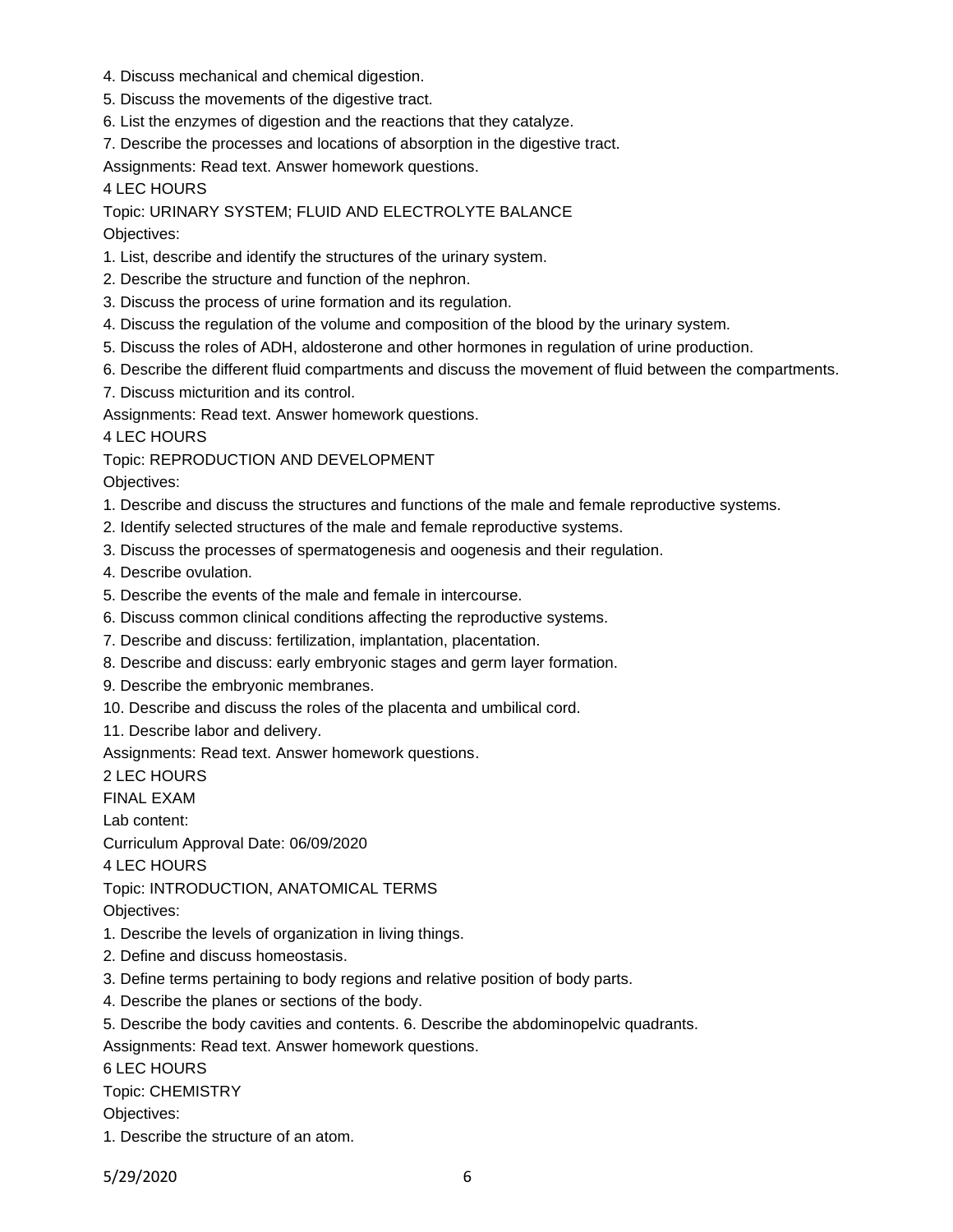- 2. Define atomic mass, ion, isotope.
- 3. Describe the types of chemical bonds and their relative strength.
- 4. List the primary inorganic and organic constituents of the body.
- 5. Describe the important qualities of proteins, lipids, carbohydrates and nucleic acids and explain their roles in biological systems.
- 6. Explain what a chemical reaction is.
- 7. Explain the meaning of chemical formulas.
- 8. Define and discuss dehydration and condensation reactions.
- 9. Define: acid, base, buffer and explain their importance to biological systems.
- 10. Explain the meaning of the pH scale.
- 11. Define oxidation and reduction and explain the importance of redox reactions to energy transfer.
- Assignments: Read text. Answer homework questions.

## 6 LEC HOURS

Topic: CELL STRUCTURE AND FUNCTION, MEMBRANE TRANSPORT, CELL DIVISION Objectives:

1. Describe cell membrane structure and function.

2. Define and discuss: diffusion, facilitated diffusion, filtration, pinocytosis, phagocytosis, exocytosis, hypertoinc, hypotonic, isotonic.

3. Describe the structure and functions of mitochondria, lysosomes, vacuoles, centrioles, cilia, flagella, Golgi apparatus, endoplasmic reticulum, ribosomes, nucleus, nucleolus, cytoskeleton and other structures.

4. Discuss the composition and roles of the cytoplasm.

- 5. Discuss protein synthesis.
- 6. List the phases of the cell cycle and mitosis and the important events of each phase.
- 7. Compare and contrast mitosis and meiosis.

Assignments: Read text. Answer homework questions.

4 LEC HOURS

Topic: TISSUES, MEMBRANES, AND INTEGUMENT

Objectives:

1. Describe the four basic tissue types and their functions and locations.

2. Discuss the classification of epithelium and connective tissue and list and describe the different types of epithelium and connective tissue.

3. Be able to describe and identify the following:

- epithelium (simple squamous, simple cuboidal, simple columnar, stratified squamous, pseudostratified, transitional)

- connective (areolar, dense, adipose, hyaline cartilage, fibrocartilage, elastic cartilage)
- 4. Describe four membrane types and their functions.
- 5. Discuss the functions of the integumentary system.
- 6. Describe the structures of the integumentaty system.
- 7. Describe hair structure and distribution.
- 8. Discuss the role of the skin in temperature regulation.

Assignments: Read text. Answer homework questions.

4 LEC HOURS

#### Topic: METABOLISM

- 1. Define and discuss: catalyst, enzyme, activation energy.
- 2. Describe the effects of pH, temperature and other factors on enzymes.
- 3. Describe and discuss the significance of the Law of Mass Action.
- 4. Discuss energy and the significance of the Laws of Thermodynamics.
- 5. Explain the meaning of a general metabolic pathway.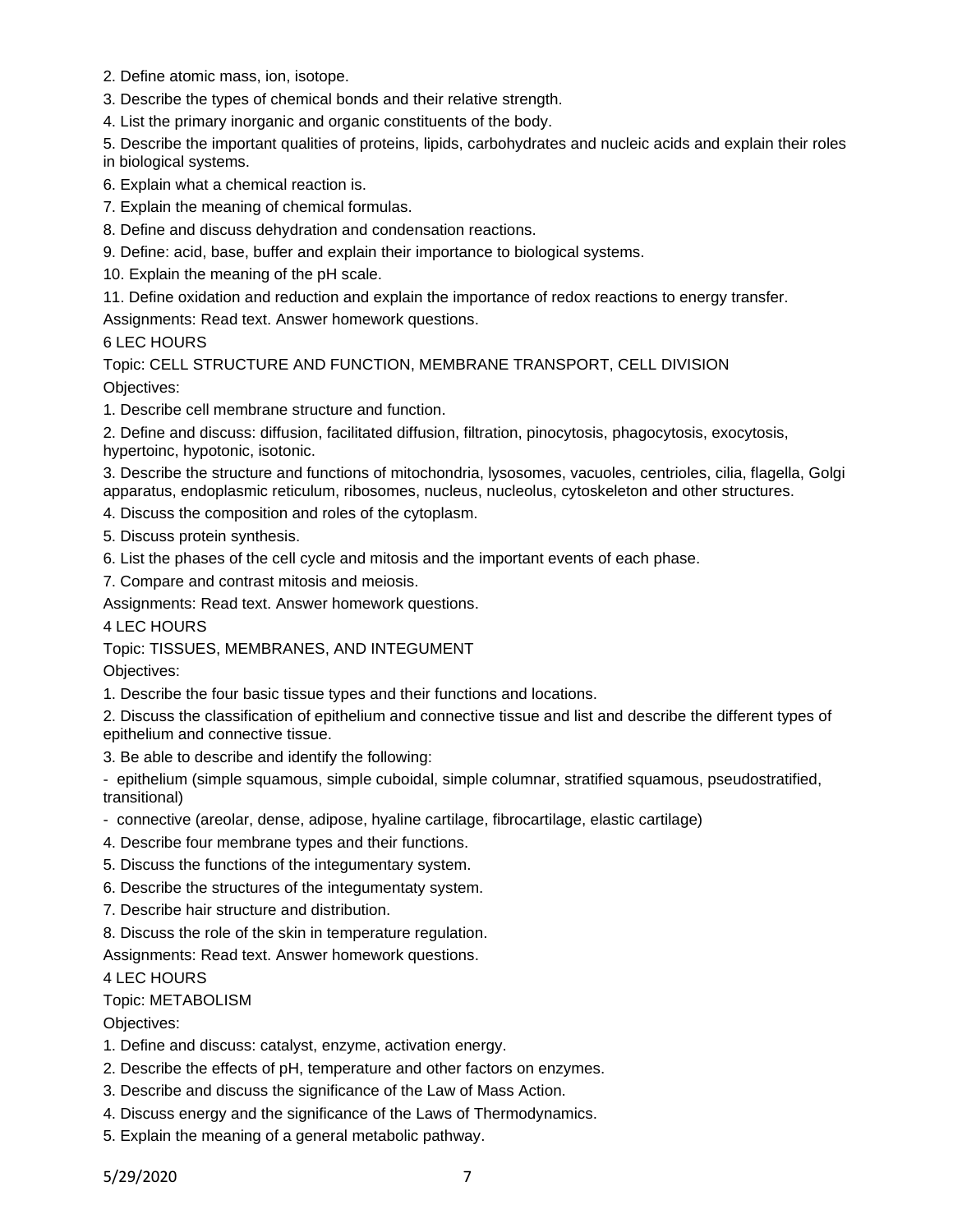- 6. Describe ATP and its production.
- 7. Explain the roles of NAD and FAD in energy transfer.
- 8. Describe and diagram a generalized electron transport.
- 9. Define and discuss: aerobic, anaerobic.
- 10. List the major reactants and products of glycolysis, Krebs cycle and the electron transport system.

11. Describe the relationship between glycolysis, Krebs cycle and electron transport and compare in terms of ATP production.

- 12. Explain the role of oxygen in cellular metabolism.
- 13. Discuss lactic acid metabolism.
- 14. Define oxygen debt and explain why it occurs.
- 15. Describe the metabolism of proteins, lipids and carbohydrates.
- 16. Discuss the interconversion of proteins, lipids and carbohydrates.

Assignments: Read text. Answer homework questions.

4 LEC HOURS

Topic: SKELETON, OSSEOUS TISSUE, AND ARTICULATIONS

Objectives:

- 1. Describe the structure of long bones.
- 2. Compare and contrast the structure of spongy and compact bone.
- 3. Describe the structure of an osteon.
- 4. Discuss: osteoprogenitor cells, osteoblasts, osteocytes, osteoclasts.
- 5. Describe: bone growth, ossification, fracture healing.
- 6. List and describe the different types of articulations.
- 7. Describe a generalized synovial articulation.
- 8. Identify structures of articulations.
- 9. List define types of movements that occurs at articulations.
- 10. Identify the components of the axial and appendicular skeleton.
- 11. Identify the bones and major bone markings of the human skeleton.
- 12. Identify paranasal sinuses and fontanels.
- 13. Compare and contrast male and female skeletons.

Assignments: Read text. Answer homework questions.

4 LEC HOURS

Topic: MUSCLE TISSUE AND MUSCULAR SYSTEM

Objectives:

1. Compare and contrast the three types of muscle tissue.

- 2. Describe the structure of the sarcomere.
- 3. Describe and explain the sliding filament theory of contraction.

4. Explain how muscles cause movement and how the action of a muscle can be determined by knowing its origin and insertion.

- 5. Identify major muscles of the body.
- 6. Identify the three types of muscle tissue.

Assignments: Read text. Answer homework questions.

4 LEC HOURS

Topic: NERVOUS TISSUE, SPINAL CORD, AND NERVES

- 1. Describe the structure of motor, association and sensory neurons.
- 2. List and describe types of neuroglia.
- 3. Discuss the myelin sheath and its function.
- 4. Describe the conduction of a nervous impulse and synaptic transmission.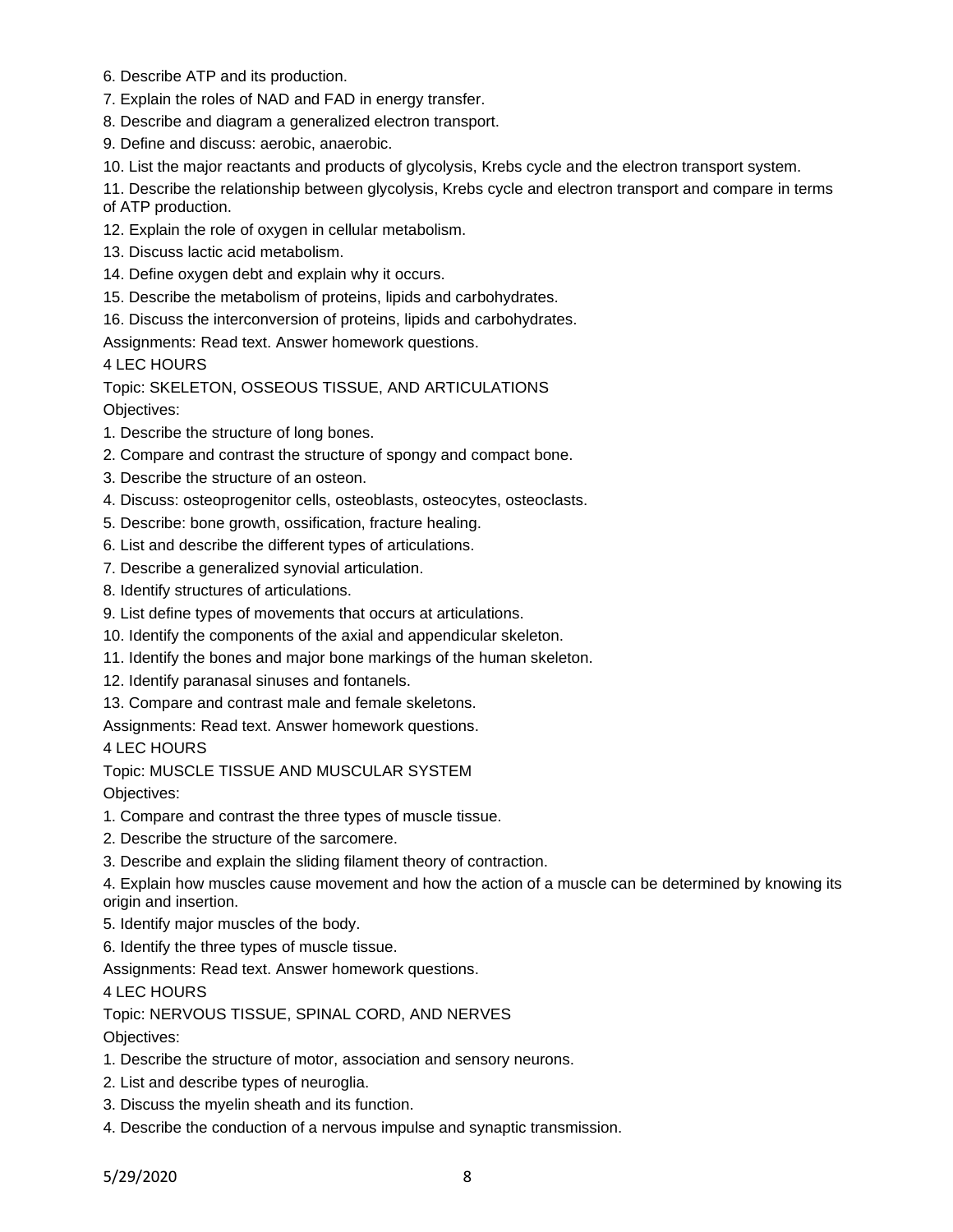- 5. Describe the organization of the nervous system.
- 6. Describe the composition of a nerve and nerve roots.
- 7. Describe the form major nerve plexi.
- 8. Describe and discuss the major features of the spinal cord.
- 9. Describe the autonomic nervous system.
- 10. Compare and contrast the sympathetic and parasympathetic divisions of the ANS.

4 LEC HOURS

Topic: BRAIN

Objectives:

1. Identify and briefly describe the function of: medulla oblongata, pons, midbrain, thalamus, hypothalamus, cerebellum, cerebrum, ventricles, limbic system.

2. Identify and discuss the following structures or areas of the cerebrum: cerebral cortex, hemispheres, corpus callosum, cerebral lobes, basal ganglia, selected functional areas.

Assignments: Read text. Answer homework questions.

4 LEC HOURS

Topic: GENERAL AND SPECIAL SENSES

Objectives:

- 1. Describe the receptors for touch, pressure, pain, temperature and proprioception.
- 2. Explain perception, including adaptation, projection and the law of specific nerve energies.
- 3. Describe and discuss olfactory and gustatory receptors and perception.
- 4. Describe the structures of the ear and the perception of sound and equilibrium.
- 5. Describe the structure of the eye.
- 6. Discuss the physiology of vision.
- 7. Describe the neural pathways for vision and hearing.

Assignments: Read text. Answer homework questions.

4 LEC HOURS

Topic: ENDOCRINE SYSTEM

Objectives:

- 1. Compare and contrast endocrine and exocrine glands.
- 2. Discuss the actions of hormones and prostaglandins.
- 3. Explain the general mechanisms for hormone regulation.
- 4. Identify the major endocrine glands.
- 5. List the hormones produced by the major endocrine glands and explain their functions.

Assignments: Read text. Answer homework questions.

6 LEC HOURS

Topic: CIRCULATORY SYSTEM: Blood, Heart, Blood Vessels and Lymphatic System Objectives:

- 1. Describe the composition and functions of the blood.
- 2. Describe the structure and functions of the heart.
- 3. Discuss the cardiac cycle, heart sounds, cardiac conduction system, and the ECG.
- 4. Discuss the pulmonary and systemic circuits.
- 5. Identify selected blood vessels.
- 6. Compare and contrast the structures and functions of different types of blood vessels.
- 7. Define and discuss blood pressure regulation.
- 8. Discuss the functions of the lymphatic system.
- 9. Explain the relationship between the cardiovascular and lymphatic systems.
- 10. Compare and contrast specific and non-specific immune response.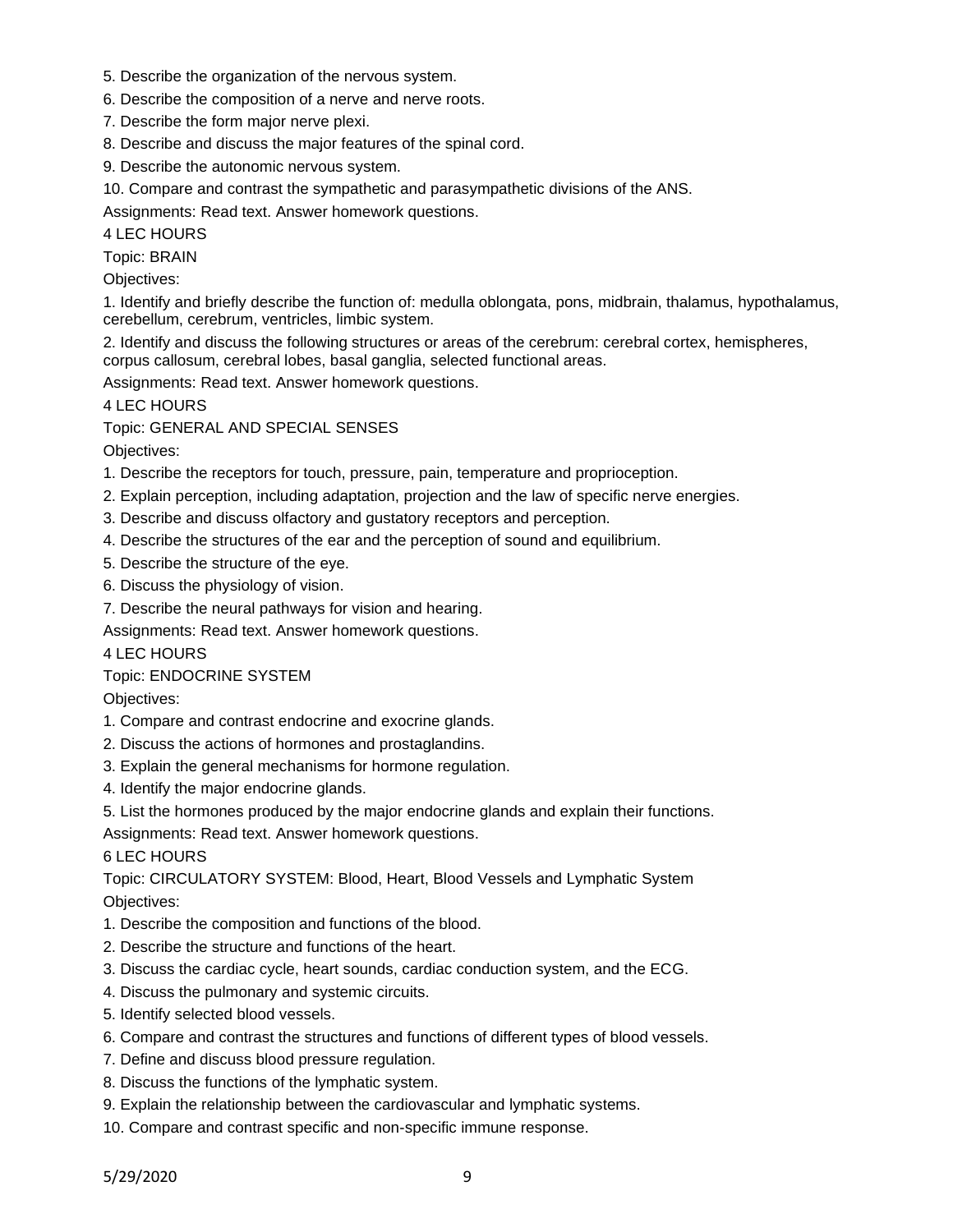- 11. Describe the roles of B and T cells and other immune cells.
- 12. Define: antigen, antibody.
- 13. Discuss selected disorders of the immune system.

4 LEC HOURS

Topic: RESPIRATORY SYSTEM

Objectives:

- 1. List and describe the general functions of the respiratory system.
- 2. Identify and describe the structures of the respiratory system.
- 3. Describe and discuss respiratory movements and volumes.
- 4. Describe the transport of oxygen and carbon dioxide in the blood.
- 5. Define surface tension and surfactant and explain their importance to respiration.
- 6. Discuss how physical laws affect respiration.
- 7. Discuss the effects of altitude on respiration.

Assignments: Read text. Answer homework questions.

4 LEC HOURS

## Topic: DIGESTIVE SYSTEM

Objectives:

- 1. List, describe and identify the organs of the digestive system.
- 2. Describe the functions of the digestive system.
- 3. Describe the general histology of the alimentary canal.
- 4. Discuss mechanical and chemical digestion.
- 5. Discuss the movements of the digestive tract.
- 6. List the enzymes of digestion and the reactions that they catalyze.
- 7. Describe the processes and locations of absorption in the digestive tract.
- Assignments: Read text. Answer homework questions.

4 LEC HOURS

Topic: URINARY SYSTEM; FLUID AND ELECTROLYTE BALANCE Objectives:

- 1. List, describe and identify the structures of the urinary system.
- 2. Describe the structure and function of the nephron.
- 3. Discuss the process of urine formation and its regulation.
- 4. Discuss the regulation of the volume and composition of the blood by the urinary system.
- 5. Discuss the roles of ADH, aldosterone and other hormones in regulation of urine production.
- 6. Describe the different fluid compartments and discuss the movement of fluid between the compartments.
- 7. Discuss micturition and its control.

Assignments: Read text. Answer homework questions.

#### 4 LEC HOURS

# Topic: REPRODUCTION AND DEVELOPMENT

- 1. Describe and discuss the structures and functions of the male and female reproductive systems.
- 2. Identify selected structures of the male and female reproductive systems.
- 3. Discuss the processes of spermatogenesis and oogenesis and their regulation.
- 4. Describe ovulation.
- 5. Describe the events of the male and female in intercourse.
- 6. Discuss common clinical conditions affecting the reproductive systems.
- 7. Describe and discuss: fertilization, implantation, placentation.
- 8. Describe and discuss: early embryonic stages and germ layer formation.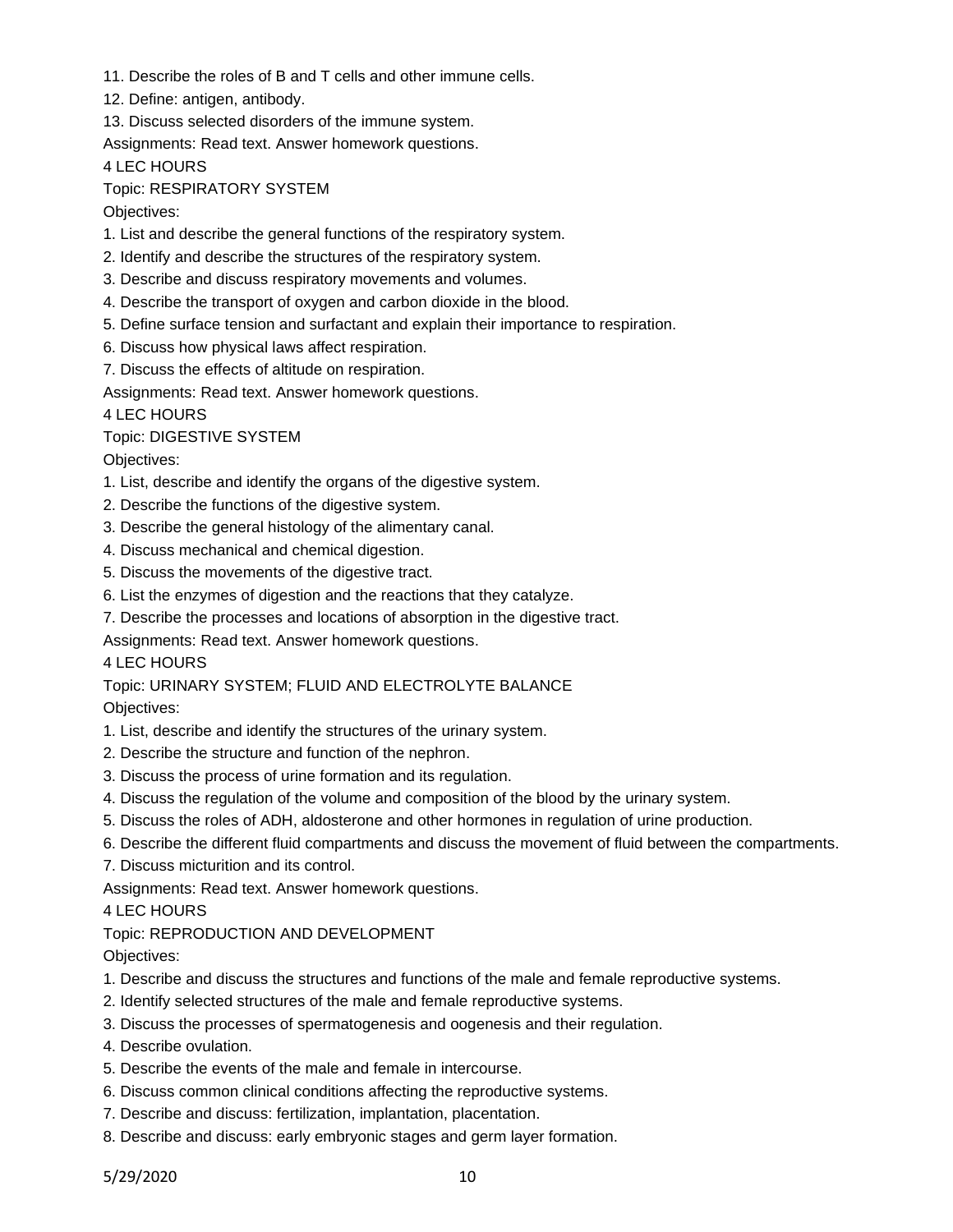9. Describe the embryonic membranes.

10. Describe and discuss the roles of the placenta and umbilical cord.

11. Describe labor and delivery.

Assignments: Read text. Answer homework questions.

2 LEC HOURS

FINAL EXAM

## **METHODS OF INSTRUCTION:**

Instructional methods will include lecture and lab, with use of audio/visual aids, computer, models, slides, dissection, and possible observation of cadavers.

OUT OF CLASS ASSIGNMENTS:

Required Outside Hours: 144

Assignment Description:

A combination of homework, lab reports, and other assignments requiring that the student describe and explain the structures and functions of the major organ systems of the human body.

## **METHODS OF EVALUATION:**

Writing assignments Percent of total grade: 10.00 % Percent range of total grade: 10 % to 15 % Lab Reports Problem-solving assignments Percent of total grade: 3.00 % Percent range of total grade: 3 % to 10 % Lab Reports Quizzes Skill demonstrations Percent of total grade: 2.00 % Percent range of total grade: 2 % to 5 % Class Performance/s Objective examinations Percent of total grade: 70.00 % Percent range of total grade: 70 % to 85 % Multiple Choice True/False Matching Items Completion

# **REPRESENTATIVE TEXTBOOKS:**

Shier. Hole's Essentials of A&P. McGraw Hill,2018. Update to newer edition ISBN: 9781259277368 Reading Level of Text, Grade: 13 Verified by: Verified by:D.Young Required Other Texts and Materials Amerman, Erin. Exploring Anatomy & Physiology in Lab: Core Concepts. Morton Publishing, 2014. 9781617311581

# **ARTICULATION and CERTIFICATE INFORMATION**

Associate Degree: GAV B2, effective 201330 GAV B3, effective 201330 CSU GE: CSU B2, effective 201330 CSU B3, effective 201330 IGETC: IGETC 5B, effective 201330 IGETC 5C, effective 201330